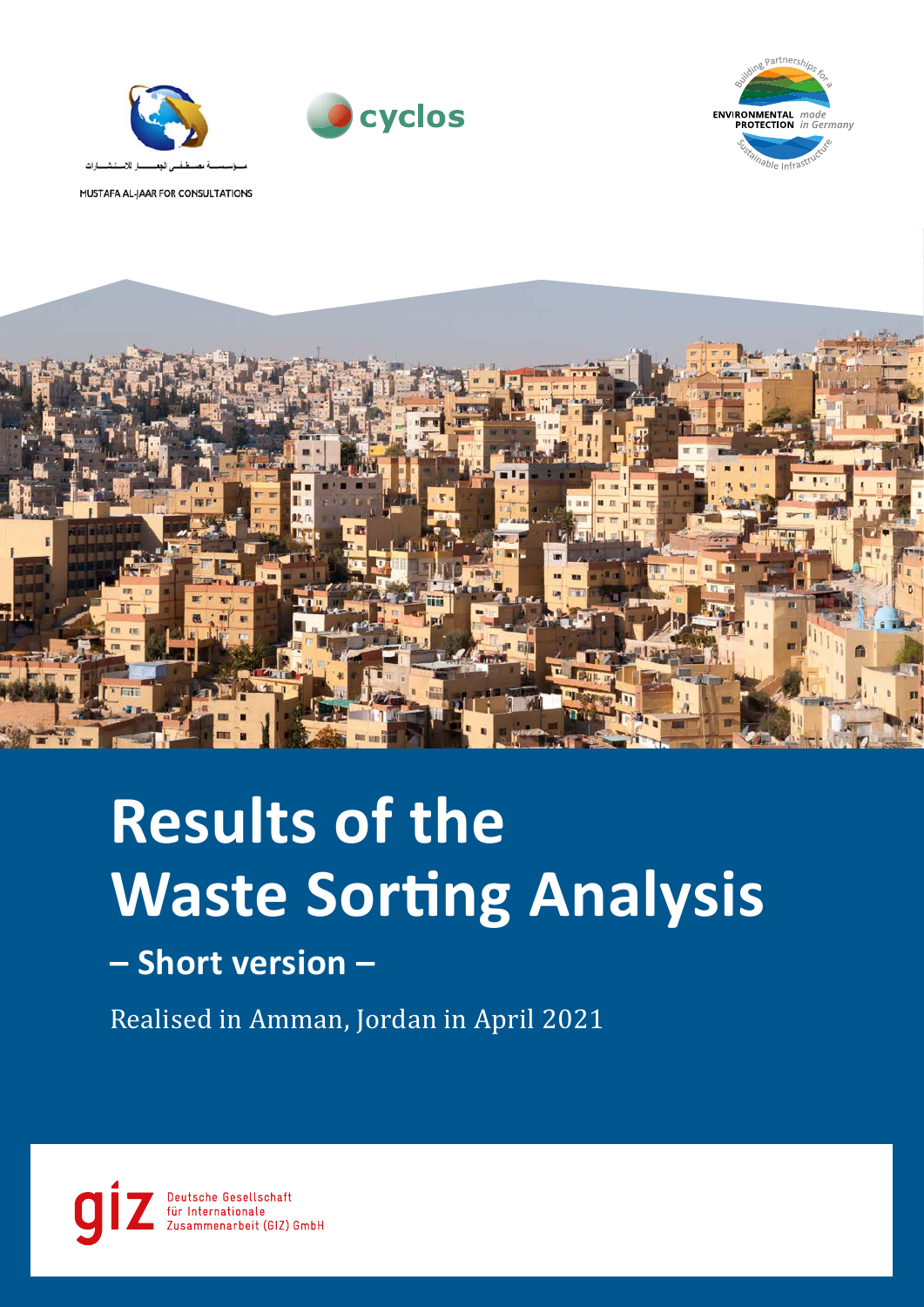# Background information

The GIZ global project "Support of the Export Initiative for Green Technologies" contributes to solving key environmental problems on behalf of the German Federal Ministry for the Environment (BMU). The BMU initiative, launched in 2016, aims to export know-how available in Germany and support sustainable development worldwide. It includes topics such as poor waste management, air and water pollution or supporting infrastructures for sustainable urban development. Partner countries are Egypt, Jordan, India, Thailand, Malaysia, Indonesia and Ukraine. Project measures focus on building up technical and institutional know-how as well as laying the groundwork for the introduction and use of environmental and climate protection technologies "Made in Germany".

The project contributes to the UN's sustainable development goals (SDGs). The supported activities are embedded in the national strategies of the partner countries. They are implemented in cooperation with bilateral GIZ projects.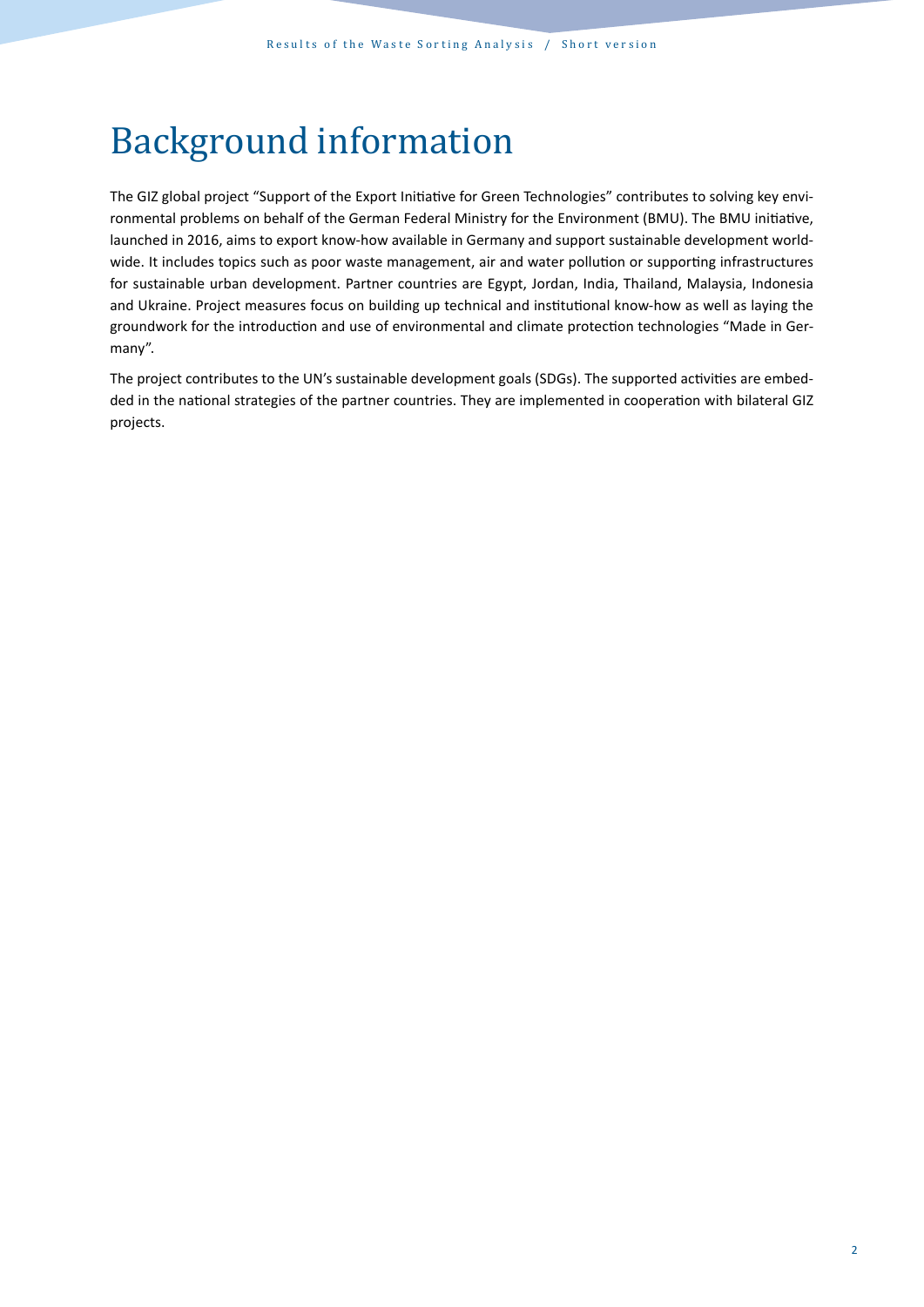# INTRODUCTION

As part of the GIZ global project "Support of the Export Initiative for Green Technologies", the project module in Jordan "Introduction of an Extended Producer Responsibility system for packaging" has been commissioned. The project aims at establishing a long-term mechanism to ensure financing of solid waste management activities as a base for facilitating (private) investments in the field. In order to achieve this goal, GIZ is supporting the Jordanian Ministry of Environment with know-how and organizational capabilities.

The company cyclos GmbH together with Al Jaar Consulting, on behalf of GIZ, are providing their expertise for the GIZ project module in Jordan. To this end, a waste sorting analysis represents an important step to identify the waste composition and particularly the type of existent packaging to support decision making. In order to better identify the existent packaging materials in households and commercial waste, a detailed waste sorting analysis was elaborated in Amman.

The sampling was carried out from different areas in Amman, having different income levels: high income, low income, middle income. Samples for the sorting analyses were also collected from commercial centres and from Zahran zone, where the GIZ waste sorting at source project is progressing. The analyzed waste was sampled from different vehicles to ensure the accuracy and reliability of the received sample. Table 1 shows the different sampling areas:

|                         | Sample 1              | Sample 2           | Sample 3        | Sample 4     |
|-------------------------|-----------------------|--------------------|-----------------|--------------|
| High income             | Abdoun district       | Abdoun district    | Abdoun district |              |
| <b>Medium income</b>    | Jubaihah              | Jubaihah           | Tela'a Alali    | Tela'a Alali |
| Low income              | Jabal alnasr          | Jabal alnasr       | Qweismeh        | Qweismeh     |
| <b>Commercial areas</b> | <b>Sultan Markets</b> | Downtown           |                 |              |
| GIZ - sorting           | Dry trash (Zahran)    | Wet trash (Zahran) |                 |              |

#### **Table 1:** Samples and studied areas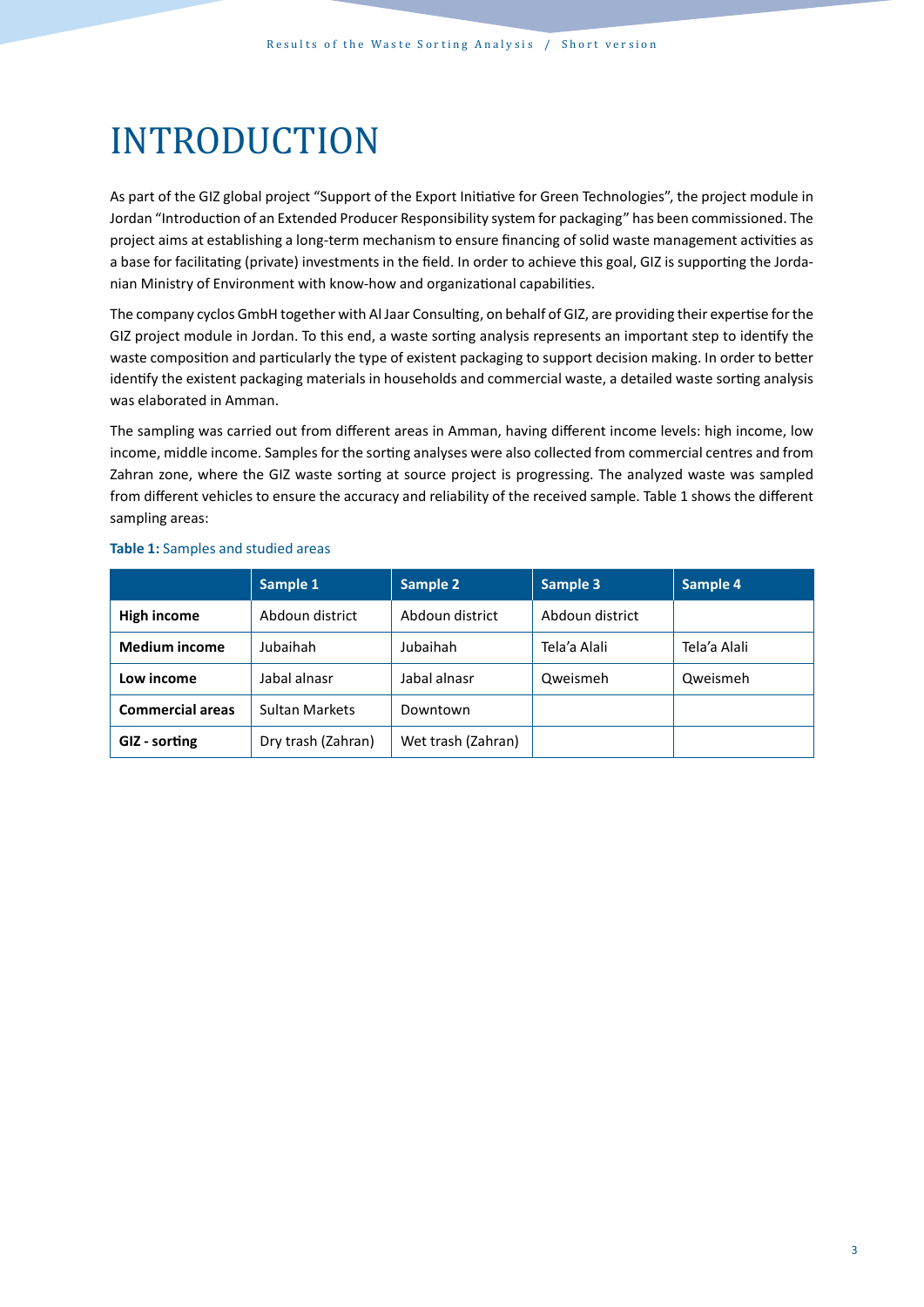Greater Amman Municipality (GAM) has provided the project with the following actualized data (2020) indicating the number of inhabitants, amount of generated waste, the income level in some areas, as appeared in table 2:

| <b>Districts</b> | <b>Average amount</b><br>of generated waste<br>per day "kg" | <b>Inhabitants 2020</b> | <b>Average of waste</b><br>kg / inhabitant | <b>Income level</b> |  |
|------------------|-------------------------------------------------------------|-------------------------|--------------------------------------------|---------------------|--|
| Zahran           | 106,000                                                     | 116.904                 | 0.91                                       | High income         |  |
| Jubaihah         | 162,000                                                     | 223,259                 | 0.73                                       | Medium income       |  |
| Tela'a Alali     | 200,000                                                     | 284,226                 | 0.70                                       | Medium income       |  |
| Jabal alnasr     | 163,000                                                     | 293,095                 | 0.56                                       | Low income          |  |
| Qweismeh         | 160,000                                                     | 336,045                 | 0.48                                       | Low income          |  |

**Table 2:** Targeted districts with the amount of generated waste and the income level

The total amount of the sample is as follows:

## **Table 3:** Sample mass

| Original sample mass<br>(received from selected areas / kg) | 47,268.00                                                                  |
|-------------------------------------------------------------|----------------------------------------------------------------------------|
| Sample mass (kg)                                            | 2,268.79<br>(4.8 % of the received amount to the sorting centre Al'Chaaer) |

The operation was elaborated in "Sha'aer transfer station". All needed tools were prepared to elaborate it adequately. The technical and organizational assistance was provided by **Dr Wassim Chaabane**, **Dr Mustafa Jaar** and **Eng. Anas Altawarah**, with the support of five workers from GAM. The Ministry of Environment and GAM were very collaborative and significantly supported the success of the operation.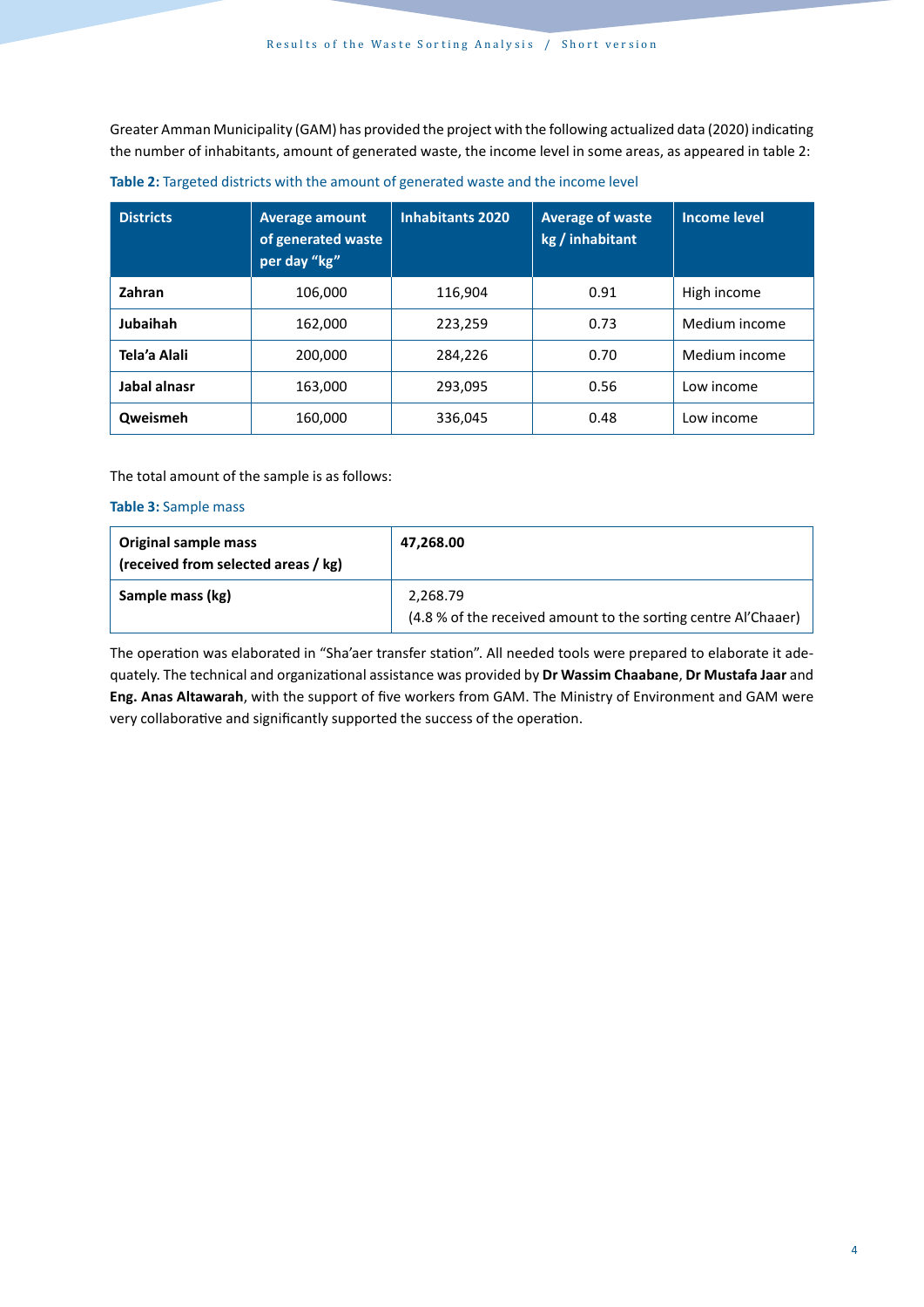| No.<br>الرقم                                                                                               | Material fraction / Super-group No.<br>نوع المادة                                                                                                                                                                                                                          | <b>High</b><br>income<br>zones<br>(%) | <b>Medium</b><br>income<br>zones<br>(%) | Low<br>income<br>zones<br>(%) | <b>Commercial</b><br>areas<br>(%) | <b>GIZ sorting</b><br>project (%)<br><b>Dry fraction's</b><br>container<br>only |
|------------------------------------------------------------------------------------------------------------|----------------------------------------------------------------------------------------------------------------------------------------------------------------------------------------------------------------------------------------------------------------------------|---------------------------------------|-----------------------------------------|-------------------------------|-----------------------------------|---------------------------------------------------------------------------------|
| $\mathbf{1}$<br>Organic<br>عضوى                                                                            | 1. Organic waste<br>نفايات عضوية                                                                                                                                                                                                                                           | 48.3                                  | 38.4                                    | 51.4                          | 38.2                              | 9.5                                                                             |
| $\overline{2}$                                                                                             | 2.1 Paper and carton packaging<br>ورق وكرتون لتغليف المواد                                                                                                                                                                                                                 | 14                                    | 9.4                                     | 4.4                           | 23.7                              | 32.8                                                                            |
| Paper / carton<br>ورق / كرتون                                                                              | 2.2 Other paper waste without packaging<br>أنواع اخرى من الورق لاستخدامات غبر التغليف                                                                                                                                                                                      | 5.6                                   | 5.5                                     | 4.1                           | 5.7                               | 5                                                                               |
| 3<br>Beverage cartons<br>علب المواد الغذائية<br>والمشروبات                                                 | 3. Beverage cartons<br>علب المواد الغذائية والمشروبات                                                                                                                                                                                                                      | 0.6                                   | 1.8                                     | 0.8                           | 0.2                               | 0.4                                                                             |
| $\overline{4}$<br>Glass                                                                                    | 4.1 Glass packaging<br>زجاج مستخدم للتغليف                                                                                                                                                                                                                                 | 1.8                                   | 2.3                                     | 2.3                           | 1.7                               | 5.8                                                                             |
| زجاج                                                                                                       | 4.2 Other glass items (without packaging)<br>أنواع أخرى من الزجاج (استخدامات اخرى)                                                                                                                                                                                         | $\mathbf 0$                           | 0.4                                     | 0.1                           | $\mathbf{0}$                      | $\mathbf{0}$                                                                    |
|                                                                                                            | 5.1 Plastic packaging - only films<br>بلاستيك مستخدم للتغليف                                                                                                                                                                                                               | 11.4                                  | 14.5                                    | 9.6                           | 10.6                              | 24.8                                                                            |
| 5<br>Plastic<br>البلاستيك                                                                                  | 5.2 Plastic containers and plastic bottles<br>and without PET-bottles<br>حاويات بلاستيكية  وعلب البلاستيك بدون البولى ايثلين                                                                                                                                               | 3.7                                   | 4.9                                     | $\overline{4}$                | 3.2                               | 6.7                                                                             |
|                                                                                                            | 5.3 PET-beverage bottles<br>العلب الغذائية وتحديدا البولى ايثلين                                                                                                                                                                                                           | 2.1                                   | 2.9                                     | 1.3                           | 2.3                               | 5.6                                                                             |
|                                                                                                            | 5.4 Other plastic / non-packaging<br>أنواع أخرى من البلاستيك / لغير التغليف                                                                                                                                                                                                | 1.7                                   | 1.6                                     | 1.4                           | 25                                | 0.5                                                                             |
| 6<br>Tinplate and<br>tinplate compounds<br>packaging<br>مواد التغليف باستخدام مادة<br>القصدير أو الالمنيوم | 6.1 Tinplate beverage cans (top cover<br>aluminum) and other tin cans<br>علب المواد الغذائية (مغطاة من الاعلى بالقصدير او<br>الالمنبوم) أو اية علب أخرى                                                                                                                    | 0.6                                   | 2.6                                     | 0.8                           | 0.7                               | 1.2                                                                             |
|                                                                                                            | 6.2 Other cans other tinplate packaging<br>علب أخرى ، علب تغليف أخرى تستخدم القصدير أو<br>الالمنيوم                                                                                                                                                                        | 0.3                                   | 0.4                                     | $\mathbf 0$                   | 0.1                               | 0.8                                                                             |
| $\overline{7}$<br>Aluminium<br>الالمنيوم                                                                   | 7.1 Beverage cans made of aluminium<br>علب المواد الغذائية المصنوعة من الالمنيوم                                                                                                                                                                                           | 0.4                                   | 1.9                                     | 0.7                           | 0.8                               | 1.1                                                                             |
|                                                                                                            | 7.2 Other cans made of aluminum and<br>other packaging mainly consisting<br>of aluminum or having aluminum<br>proportions (aluminous compounds)<br>العلب الاخرى المصنوعة من الالمنيوم ، ومواد التغليف<br>الاخرى والمكونة اساساً من الالمنيوم أو تحتوي على نسب<br>الالمنيوم | $\overline{0}$                        | 0.7                                     | 0.1                           | $\mathbf{0}$                      | $\mathbf{0}$                                                                    |
|                                                                                                            | 7.3 Other aluminum objects items<br>without packaging<br>أغراض أخرى موجود فيها الألومنيوم ليست للتغليف                                                                                                                                                                     | 0.5                                   | 0.8                                     | 0.2                           | $\mathbf 0$                       | $\mathbf 0$                                                                     |
| 8<br>Other packaging<br>مواد التغليف الأخرى                                                                | 8. Packaging compounds, mixed materials<br>مواد التغليف المختلفة، المواد المختلطة                                                                                                                                                                                          | $\overline{0}$                        | 1.2                                     | $\mathbf{0}$                  | 0.2                               | $\mathbf{0}$                                                                    |
| 9<br>E-waste<br>النفايات الالكترونية                                                                       | 9. Waste electrical and electronic equipment<br>نفايات المعدات الكهر بائية والإلكترونية                                                                                                                                                                                    | 0.2                                   | $\mathbf{0}$                            | $\mathbf{0}$                  | 0.2                               | 2.6                                                                             |
| 10<br>Other waste<br>نفايات أخرى                                                                           | 10. Other waste fractions<br>النفايات الاخرى                                                                                                                                                                                                                               | 8.8                                   | 10.7                                    | 18.8                          | 9.9                               | 3.2                                                                             |

# **Table 4:** Summary of the results of the sorting analyses in selected areas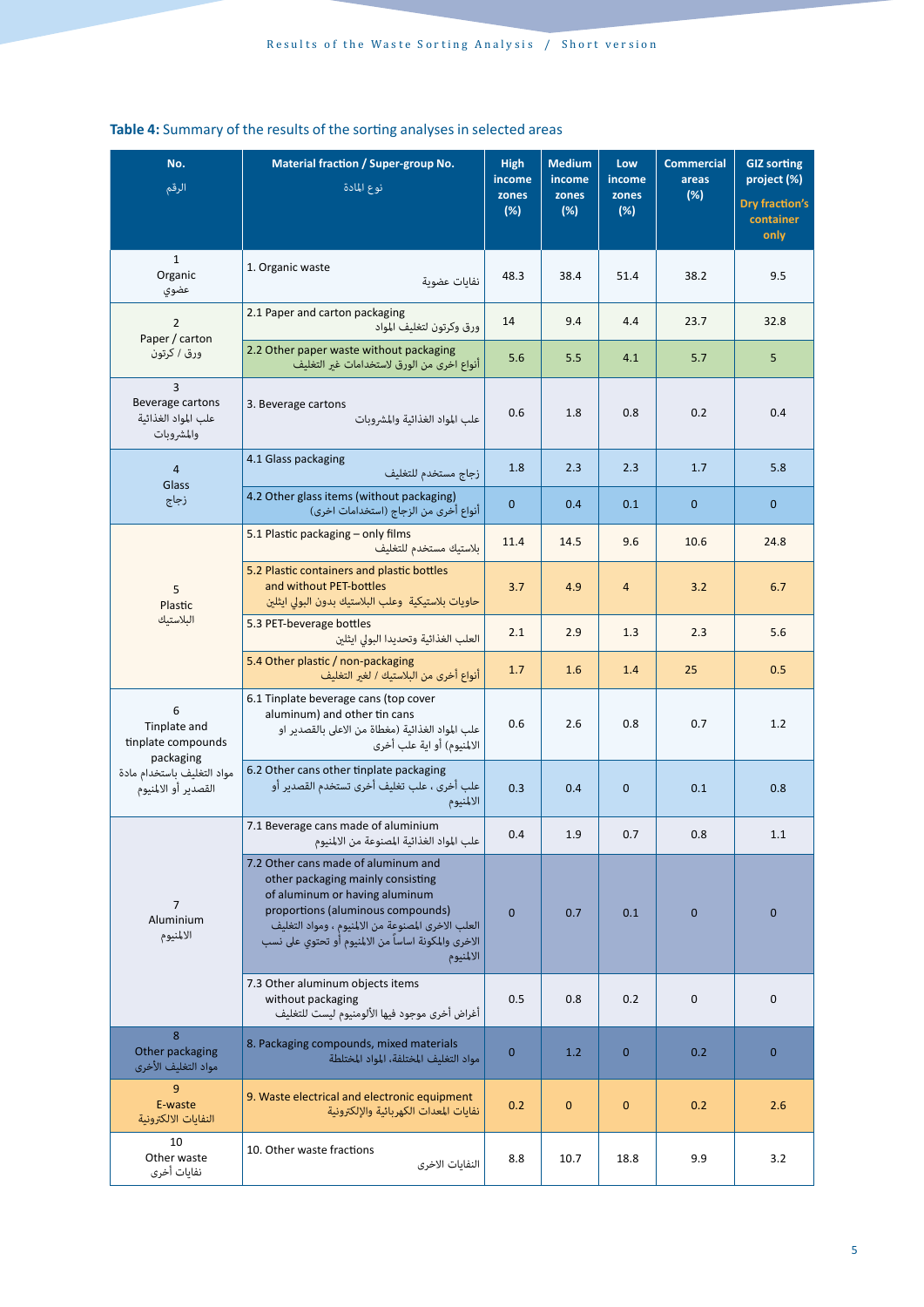- $\rightarrow$  All zones (high, medium, low income zones as well as commercial areas) showed a higher organic waste content ranging from 38 % to 51 %.
- $\rightarrow$  Carton packaging and plastic packaging represents the main fractions in all studied areas.
- $\rightarrow$  The most important fraction of packaging materials was identified in commercial areas (43.5 %), with an important carton packaging fraction (24 %) and plastic packaging (16 %).
- $\rightarrow$  The sorted dry fraction's container (GIZ sorting project) shows the presence of an important amount of packaging materials.

| No.                                         | <b>High</b><br>income<br>zones<br>(%) | <b>Medium</b><br>income<br>zones<br>(%) | Low<br>income<br>zones<br>$(\%)$ | <b>Commercial</b><br>areas<br>(%) | <b>GIZ sorting</b><br>project (%)<br>Dry fraction's<br>container<br>only |
|---------------------------------------------|---------------------------------------|-----------------------------------------|----------------------------------|-----------------------------------|--------------------------------------------------------------------------|
| 2 Paper / carton                            | 14                                    | 9.4                                     | 4.4                              | 23.7                              | 33                                                                       |
| 3 Beverage cartons                          | 0.6                                   | 1.8                                     | 0.8                              | 0.2                               | 0.4                                                                      |
| 4 Glass packaging                           | 1.8                                   | 2.3                                     | 2.3                              | 1.7                               | 6                                                                        |
| 5 Plastic packaging                         | 17.2                                  | 22.3                                    | 14.9                             | 16.1                              | 38                                                                       |
| 6 Tinplate and tinplate compounds packaging | 0.9                                   | 3                                       | 0.8                              | 0.8                               | $\overline{2}$                                                           |
| 7 Aluminium packaging                       | 0.4                                   | 2.6                                     | 0.8                              | 0.8                               | $\mathbf{1}$                                                             |
| 8 Other packaging                           | $\Omega$                              | 1.2                                     | $\Omega$                         | 0.2                               | $\mathbf{0}$                                                             |
| <b>Total</b>                                | 34.9                                  | 42.6                                    | 24.0                             | 43.5                              | 80.4                                                                     |

**Table 5:** Distribution of packaging materials in selected areas

- $\rightarrow$  Packaging generated in all zones include paper / carton, beverage cartons, glass packaging, plastic packaging, tinplate and tinplate compounds packaging and other packaging. These fractions would be potentially included in an Extended Producer Responsibility (EPR) system for packaging with the exception of categories 2.2 other paper waste, 4.2 other glass without packaging, 5.4 other plastic / non-packaging and 7.3 other aluminium objects, 9 Waste electrical and electronic equipment (WEEE) and 10 "other waste".
- $\rightarrow$  Packaging waste is more important in middle income areas (42.5 %) and high-income areas (34,9 %), compared to low income areas (24 %).
- $\rightarrow$  The largest share of packaging for high income zones is plastic packaging with 17 % and paper / carton with 14 %. For medium and low-income zones, the share of plastic packaging is 22 % and 15 % and paper / carton makes 9 % and 4 % respectively.